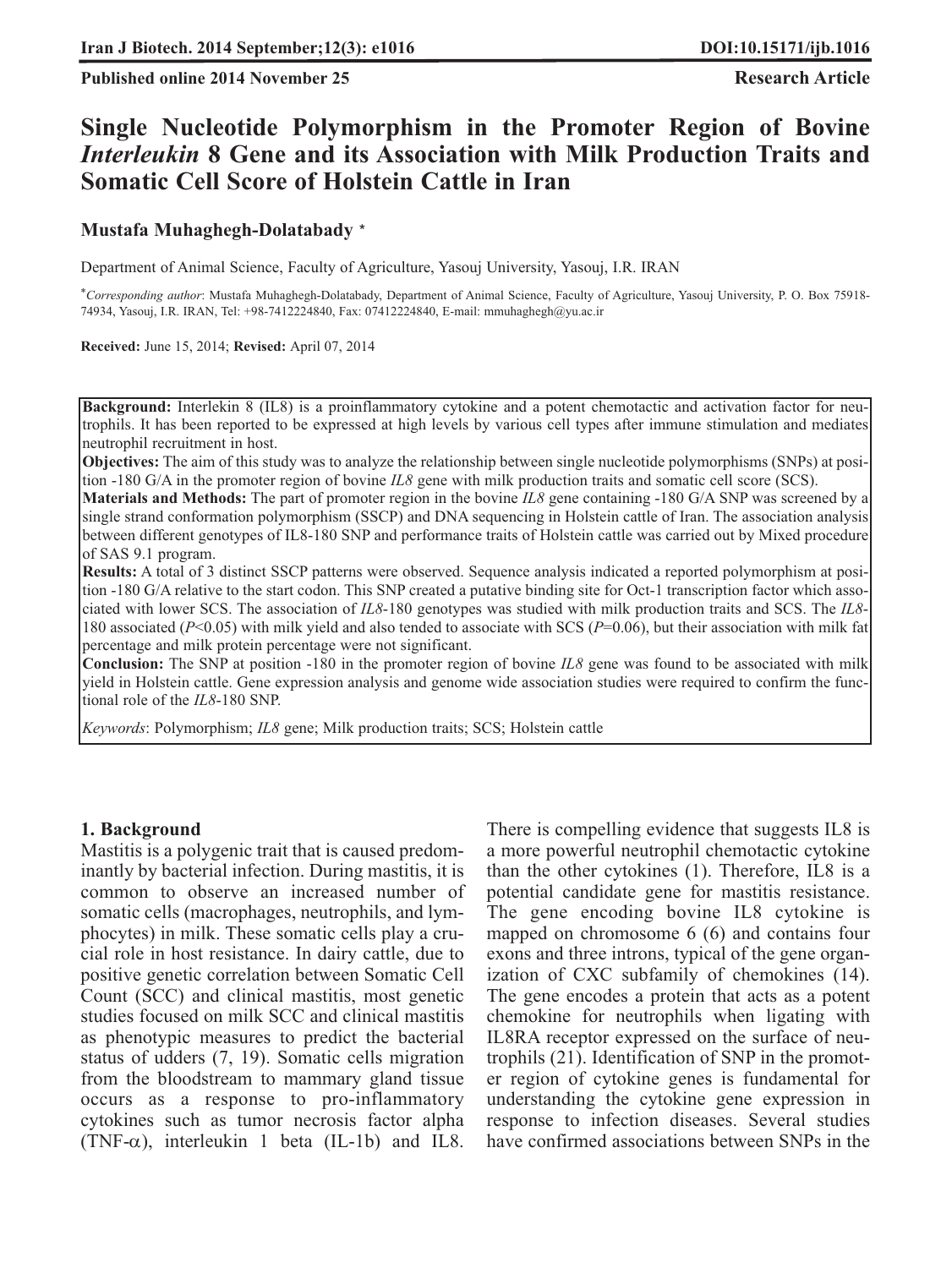promoter region of different immune response genes and performance traits in dairy cattle (9, 15, 18).

# **2. Objectives**

The objective of this study was to assess the association between -180 SNPs in the bovine IL8 promoter region with milk production traits and SCS in Holstein cattle of Iran.

# **3. Materials and Methods**

Blood samples were collected from 601 multiprous Holstein dairy cows from one farm at Esfahan province of Iran. Genomic DNA was extracted from EDTA anticoagulated blood using the AccuPrep® (BiONEER, South Korea) genomic DNA extraction kit, according to the manufacturer's instructions.

The 260bp of promoter region (-216 to +44) of the bovine IL8 gene was amplified by polymerase chain reaction (PCR) using the following conditions: Initial denaturing cycle (2 min at 95°C); the amplification step composed of 30 cycles of 95 °C for 30 s, 63°C for 30 s and 72°C for 25 s, and the last step of 72°C for 7 min for final extension. Forward (5'-CAGATGACTCAGATGTGCTCTCA-3') and reverse (5'-CAGGAAAAGCTGCCAAGA-GA-3') primers were designed by Primer3 software (http://frodo.wi.mit.edu/primer3/), according to the promoter region of bovine IL8 sequence (GenBank accession no. AY627308.1). The polymerase chain reaction (PCR) was carried out using a PCR kit (BiONEER, South Korea) with the lyophilized components.

For single-strand conformation polymorphism (SSCP) analyses  $2 \mu L$  of the PCR product was mixed with 6 μL SSCP gel loading dye (95% formamide, 20 mM EDTA, 0.025% xylene cyanol and 0.025% bromophenol blue). Then samples were heated for 5 min at 95ºC and immediately cooled on ice. The total volume was loaded onto a 10% polyacrylamide gel (37.5:1acrylamide/ bisacrylamide).

Electrophoresis was carried out at room temperature in 0.5×TBE buffer for 20 h. The gels were subsequently fixed in 10% acetic acid, stained with  $0.15\%$  AgNO<sub>3</sub> and revealed with  $1.5\%$  Na<sub>2</sub>CO<sub>3</sub>.

For sequence analysis, the PCR products (2

samples) were purified using the QIA quick PCR purification kit (Qiagen, Iran) and bidirectional sequenced by forward and reverse primers. Multiple alignments of the nucleotide sequences for different SSCP patterns were carried out using the CLUSTALW (http:// workbench.sdsc.edu). To evaluate the effect of IL8-180 SNP on transcription factor binding sites within amplified fragment of IL8 promoter region, *In silico* analysis was performed using TFSEARCH v1.3 (www.cbrc.jp/ researh/db/ TFSEARCH. html) software.

## *Statistical Analysis*

Test-day records of milk yield, fat percentage, protein percentage and SCC were obtained from the routine milk recoding scheme in the center of animal breeding at Isfahan province. The distribution frequency of SCC values was highly skewed. Therefore, the somatic cell counts were transformed to a log scale and converted to SCS (shooke, 1982).

Frequencies of genotypes, alleles and Hardy-Weinberg test were computed using TFPGA version 1.3. For association studies, the data regarding the milk production traits and SCS were analyzed with the mixed procedure of the SAS 9.1 program according to the following statistical model:

 $y_{ijkl} = \mu + G_i + S_j + L_k + Si_l + e_{ijkl}$ Where:

 $y_{iik}$ : phenotypic value of interest traits;  $\mu$ : mean of the traits;  $G_i$ : fixed effect of the IL8 genotype; *Sj* : fixed effect of season; *Lk*: fixed effect of lactation;  $Si_i$ : random effect of sire and  $e_{ijkl}$ : random error.

### **4. Results**

In this study, the amplified fragment of IL8 promoter region revealed three distinct SSCP patterns which were highly reproducible. Different banding patterns were observed, which are indicated by A, B or C band patterns observed were denominated from A to C, as shown in Figure 1.

Sequence analysis of the region revealed a substitution of G to A at position -180 relative to the initiation codon site. Since the forward primer was too close to the -180 SNP, sequencing withthis primer could not distinguishdifferent genotypes of G to Aat IL8-180. Therefore, thesequenc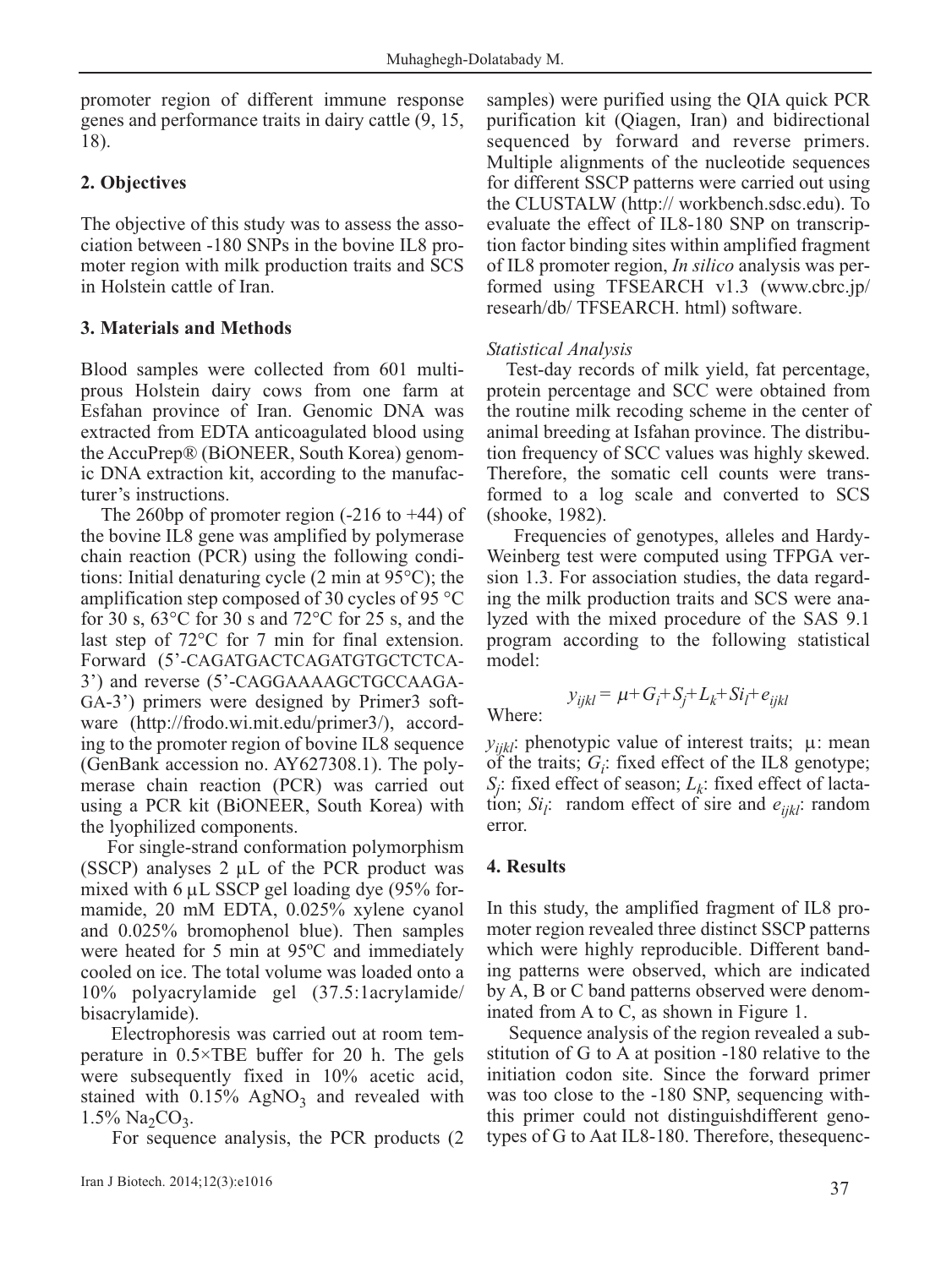ing was performed using reverse primer (Figure 2). According to sequence analysis, theSSCPpatterns of A, B and C is equal to heterozy-gous  $(G/A)$ , homozygous  $(A/A)$  and homozygous (G/G), respectively for -180 mutation. Theobtained sequences for promoter region of thebovine IL8 gene were submitted to NCBI(KF551877, KF551878).

The genotype frequencies of AA, GA and GG for IL-8-180 were 0.270, 0.545 and 0.185 respectively. The estimated frequencies of A and G alleles were 0.54 and 0.46, respectively. The individual frequencies of the genotypes deviated from the Hardy-Weinberg equilibrium for identified SNP by  $\chi^2$  test (P= 0.014).

Following a search for possible transcription factor binding sites using TFSEARCH, the amplified sequence of the IL8 promoter region revealed several potential transcription factor binding sites, including AP-1, C/EBPb, NF-kap, c-Rel, GATA-1, Nkx-2 and CdxA. A potential TATA box was also located -114 from start codon site of bovine *IL8* gene. On the other hand, *in silico* analysis of the consequences of identified SNP on potential cis-acting elements predicted that the G to A transition at position -180 does not disrupt any consensus sequences for known transcription factors, but creates a putative binding site for Oct-1 transcription factor (Table 1).

The associations between IL8-180 genotypes with milk production traits and SCS are listed in Table 3. Results indicated that different genotypes in this fragment had a significant association with average daily milk yield  $(P < 0.05)$ . Cows with GG genotype had significantly increased milk yield relative to the GA and AA genotypes. There

# C B B C A C A A A A A А

**Figure 1.** Different SSCP patterns of amplified fragment of bovine IL8 promoter region (A: GA genotype, B: AA genotype and C: GG genotype for IL8-180 SNP)



**Figure 2.** Sequence chromatograph of identified SNP in the promoter region of IL8 gene using reverse primer

was a high tendency to associate between detected genotypes and SCS ( $P = 0.06$ ), so that the AA genotype had lower SCS rather than AG and GG genotypes. No other significant associations were observed between any of the genotypes at -180 positions for fat percentage and protein percentage (Table 2).

### **5. Discussion**

The amplified fragment of bovine *IL*8 promoter region revealed 3 SSCP genotypes and sequence analysis of them showed one SNP (G/A) at position -180. The genotypes of *IL*8 gene significantly deviated from the Hardy-Weinberg proportions (*P*=0.014), indicating that *IL*8 gene is under directional selection. The high frequency of heterozygotes (an observed and expected count 327 and 298, respectively) caused this deviation from Hardy-Weinberg equilibrium.

Transcription factors play important roles in the regulation of gene transcription initiation. They bind to promoter elements and modulate the relative efficiency of transcription initiation by activation or repression. The search for transcription factor binding domains revealed that G to A transition at position -180 created a putative binding site for octamer transcription factor-1 (Oct-1). Oct-1 is a transcription factor belonging to the POU family that constitutively expressed in many cell types and specifically interacts with the octamer motif ATGCAAAT (24).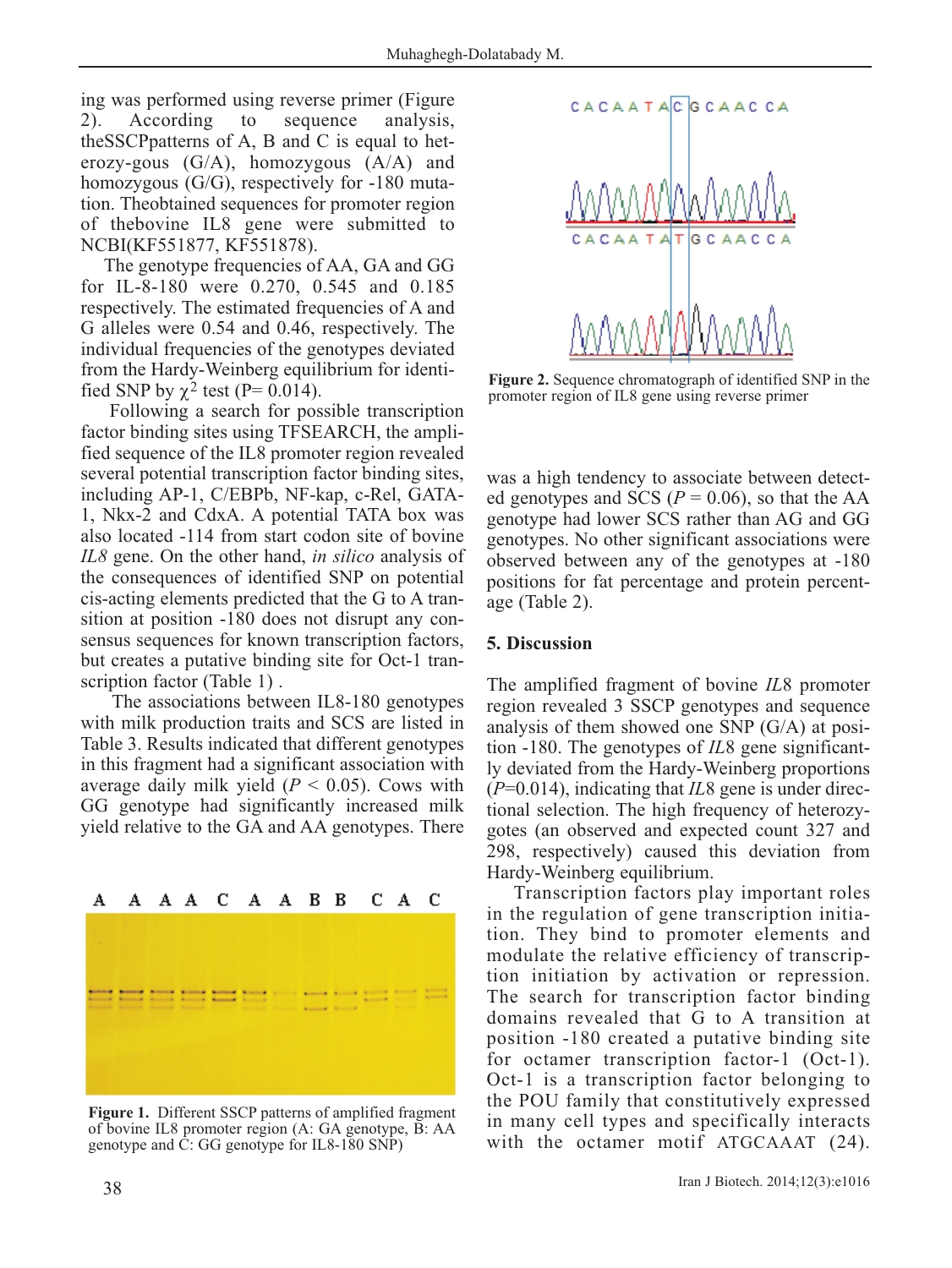| <b>Transcription</b> | <b>Nucleotide</b> | Sequence         | Wild-type    | <b>Mutated</b><br>matrix match |  |
|----------------------|-------------------|------------------|--------------|--------------------------------|--|
| Factor               | <b>Position</b>   | motifs           | matrix match |                                |  |
| $AP-1$               | $-214$ to $-206$  | atgactcag        | 98.3         | 98.3                           |  |
| $Oct-1$              | $-188$ to $-173$  | gaggttgcgtattgtg |              | 88.6                           |  |
| C/EBPb               | $-181$ to $-166$  | cgtattgtggaattt  | 90.6         | 91.2                           |  |
| NF-kap               | $-174$ to $-165$  | tggaatttcc       | 96.0         | 96.0                           |  |
| c-Rel                | $-174$ to $-165$  | tggaatttcc       | 93.4         | 93.4                           |  |
| GATA-1               | $-148$ to $-139$  | catgatggtg       | 94.7         | 94.7                           |  |
| $Nkx-2$              | $-138$ to $-132$  | cacttgt          | 90.7         | 90.7                           |  |
| <b>TATA</b>          | $-114$ to $-100$  | atataaaaagccaca  | 92.1         | 92.1                           |  |
| CdxA                 | $-113$ to $-107$  | tataaaa          | 92.9         | 92.9                           |  |

**Table 1.** Potential transcription factor binding sites, within the promoter region of the bovine IL8 gene

Although multiple factors are involved in the control of human IL8 gene transcription (8), the Oct-1 transcriptional factor is particularly important because it can repress the expression of IL8 (2, 10, 26, 29) by displacing the C/EBP transcription enhancer from the IL8 gene promoter (28). Binding of this transcription factor may mediate the reduced sensitivity of promoter sequence of IL8 gene to exogenous and endogenous stimulation (17). In this study, cows with AA genotype at IL8-180 SNP showed significant lower SCS than GG and GA genotypes. The result here suggests that Oct-1 might act as a negative regulatory element for IL8 transcription.

The IL8-180 significantly associated with average daily milk yield, while the associations with fat percentage and protein percentage were not significant. The significant associations were reported with the IL8 mutations and milk yield, 305 day milk protein yield, 305 day corrected milk yield, 305 day milk fat yield, SCS, and milk protein percentage, while their association with milk fat percentage was not significant (3). Leyva-Baca *et al*. (2007) also identified significant associations between the polymorphism of bovine IL8 (A/G at position 2647) with fat yield

and udder depth. A possible association between IL8 and fat yield may be due to the IL8 angiogenic properties, including adipocyte movement and adipose tissue metabolism (23).

The association of IL8 promoter region could be explained by the mapping quantitative trait loci (QTL) for milk production traits on bovine chromosome 6. Several studies have investigated segregating QTL with significant effects on milk production traits in the bovine chromosome 6. For example, three QTL affecting milk, fat, and protein production, as well as fat and protein concentration, were found on BTA6 in the Israeli Holstein population (22). According to the confidence interval for QTL location on BTA6, several genes that have some physiological relevance to the milk production traits have been considered primary candidates for the QTL. ABCG2 (5, 13, 20), PPARGC1A (12, 27) and OPN (12) are located in BTA6 that they are potential candidate genes for milk production traits and SCC.

In conclusion, the IL8-180 SNP (G/A transition) that lies in promoter region can be important in the regulation of IL8 transcription. Also, our results provide evidence that the IL8-180 SNP might have potential effects on milk yield and SCS. Therefore, the functional role of this SNP in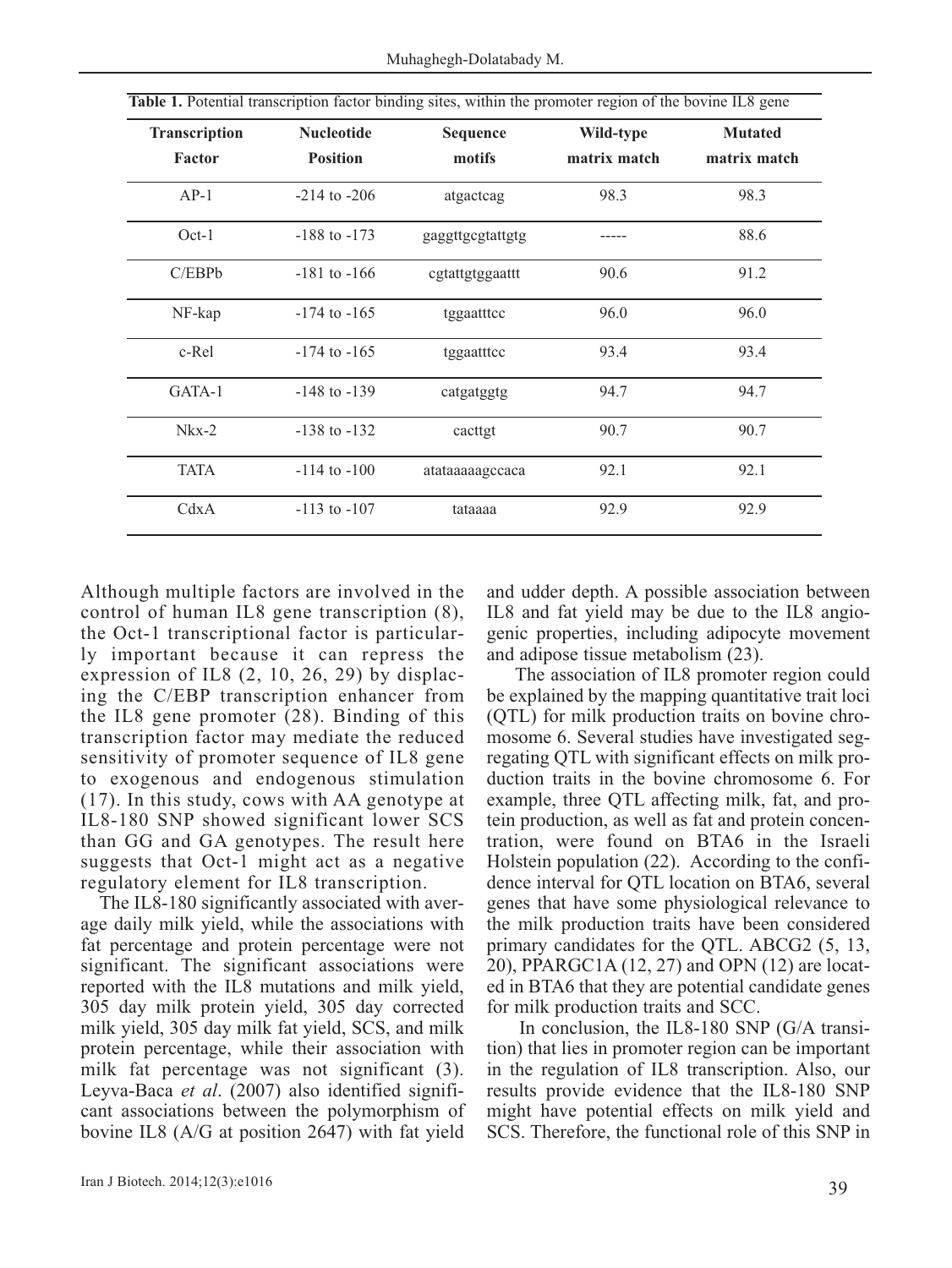|                 |             |       |           |                           | LS means for different genotypes |       |       | P for contrast |                               |         |
|-----------------|-------------|-------|-----------|---------------------------|----------------------------------|-------|-------|----------------|-------------------------------|---------|
| <b>Variable</b> | $\mathbf n$ | mean  | <b>SD</b> | $\boldsymbol{P}$<br>value | GG                               | GA    | AA    |                | GG vs. GA GG vs. AA GA vs. AA |         |
| Milk yield      | 541         | 33.07 | 6.27      | $0.04*$                   | 36.82                            | 35.05 | 34.78 | $0.02*$        | $0.01*$                       | 0.66    |
| Fat $\%$        | 541         | 3.35  | 0.52      | 0.15                      | 3.01                             | 3.10  | 3.15  | 0.19           | 0.05                          | 0.31    |
| Protein $\%$    | 541         | 2.94  | 0.44      | 0.18                      | 2.70                             | 2.77  | 2.81  | 0.21           | 0.06                          | 0.34    |
| <b>SCS</b>      | 558         | 11.15 | 3.44      | 0.06                      | 15.51                            | 15.44 | 14.78 | 0.84           | 0.07                          | $0.02*$ |

**Table 2.** The associations between IL8-180 genotypes with average daily milk, fat percentage, protein percentage and SCS

bovine needs to be analyzed and confirmed by means of gene expression assays. In addition, further studies are needed to confirm the associated effects of the IL8-180 and other polymorphisms in bovine IL8 gene.

#### **References**

- 1. Bellomo R. The cytokine network in the critically Ill. *Anaesth Intensive Care*. 1992;**20**(3):288-302.
- 2. Bhat R, Weaver JA, Sterling KM, Bresnick E. Nucleartranscription factor Oct-1 binds to the 5' upstream region ofCYP1A1 and negatively regulates its expression. *Int J Biochem Cell Biol*.1996;**28**(2):217- 227.
- 3. Chen R, Yang Z, Ji D, Mao Y, Chen Y, Li Y, Wu H, WangX, Chang L. Polymorphisms of the IL8 gene correlate withmilking traits, SCS and mRNAlevel in Chinese Holstein. *Mol Biol Rep*. 2011;**38**(6):4083- 4088.
- 4. Christine B, Mairead D, Stuart C, Donagh PB, DavidAM, Tommie VMC, Linda G. Polymorphisms in bovineimmune genes and their associations with somatic cell countand milk production in dairy cattle. *BMC Genet*. 2010;**11**:99.
- 5. Cohen-Zinder M, Seroussi E, Larkin DM, Loor JJ,Everts–vanderWind A, Lee JH, James KD, Mark RB,Hernandez AG, Moshe S, Harris AL, Joel IW, Micha R.Identification of a missense mutation in the bovine ABCG2gene with a major effect on theQTLon chromosome 6affecting milk yield and composition in Holstein cattle.*Genome Res*. 2005;**15**(7):936-944.
- 6. Heaton MP, Laegreid WW, Beattie CW, Smith TPL,Kappes SM. Identification and genetic mapping of bovinechemokine genes expressed in epithelial cells. *Mamm Genome*. 1999;**10**(2):128-1337.
- 7. Heringstad B, Klemetsdal G, Ruane J. Selection for mas-titis in dairy cattle: a review with focus on the sit-

uation ofthe Nordic countries. *Livest Prod Sci*. 2000;**64**(2):95-106.

- 8. Hoffmann E, Dittrich-Breiholz O, Holtmann H, KrachtM. Multiple control of interleukin-8 gene expression. *J Leukoc Biol*. 2002;**72**(5):847-855.
- 9. Huang J, Wang H, Wang C, Li J, Li Q, M Hou, Zhoung J.Single nucleotide polymorphisms, haplotypes and combinedgenotypes of lactoferrin gene and their associations withmastitis in Chinese Holstein cattle. *Mol Bio Rep*. 2010;**37**(1):477-483.
- 10. Jennifer SG, James JP. Transcriptional Regulation ofDeoxynivalenol-Induced IL-8 Expression in HumanMonocytes. *Toxicol Sci*.2007;**99**(2):502-51111.
- 11. Kaushansky K, Shoemaker SG, O'Rork C, McCarty JM.Coordinate regulation of multiple human lymphokine genesby Oct-1 and potentially novel 45 and 43 kDa polypeptide.*J Immunol*.1994;**154**(4):1812-1820.
- 12. Khatib H, Rosa GJM, Weigel K, Schiavini F, Santus E,Bagnato A. Additional support for an association betweenOLR1 and milk fat traits in cattle. *Anim Genet*. 2007;**38**(3):308-310.
- 13. Komisarek J, Dorynek Z. Effect of ABCG2,PPARGC1A, OLR1 and SCD1gene polymorphism on esti-mated breeding values for functional and production traits inPolish Holstein-Friesian bulls. *J Appl Genet*. 2009; **50**(2):125- 132.
- 14. Kusner DJ, Luebbers EL, Nowinski RJ, KonieczkowskiM, King CH, Sedor JR. Cytokine- and LPS-induced synthe-sis of interleukin-8 from human mesangial cells. *Kidney Int*.1991;**39**(6):1240-1248.
- 15. Leyva-Baca I, Schenkel F, Sharma BS, Jansen GB,Karrow NA. Identification of single nucleotide polymor-phisms in the bovine CCL2, IL8, CCR2 and IL8RAgenesand their association with health and production in CanadianHolsteins. *Anim Genet*. 2007; **38**:(3)198-02.
- 16. Leyva-Baca I, Schenkel F, Martin J, Karrow NA. 2008.Polymorphisms in the 5 upstream regions of the CXCR1chemokine receptor gene, and their association